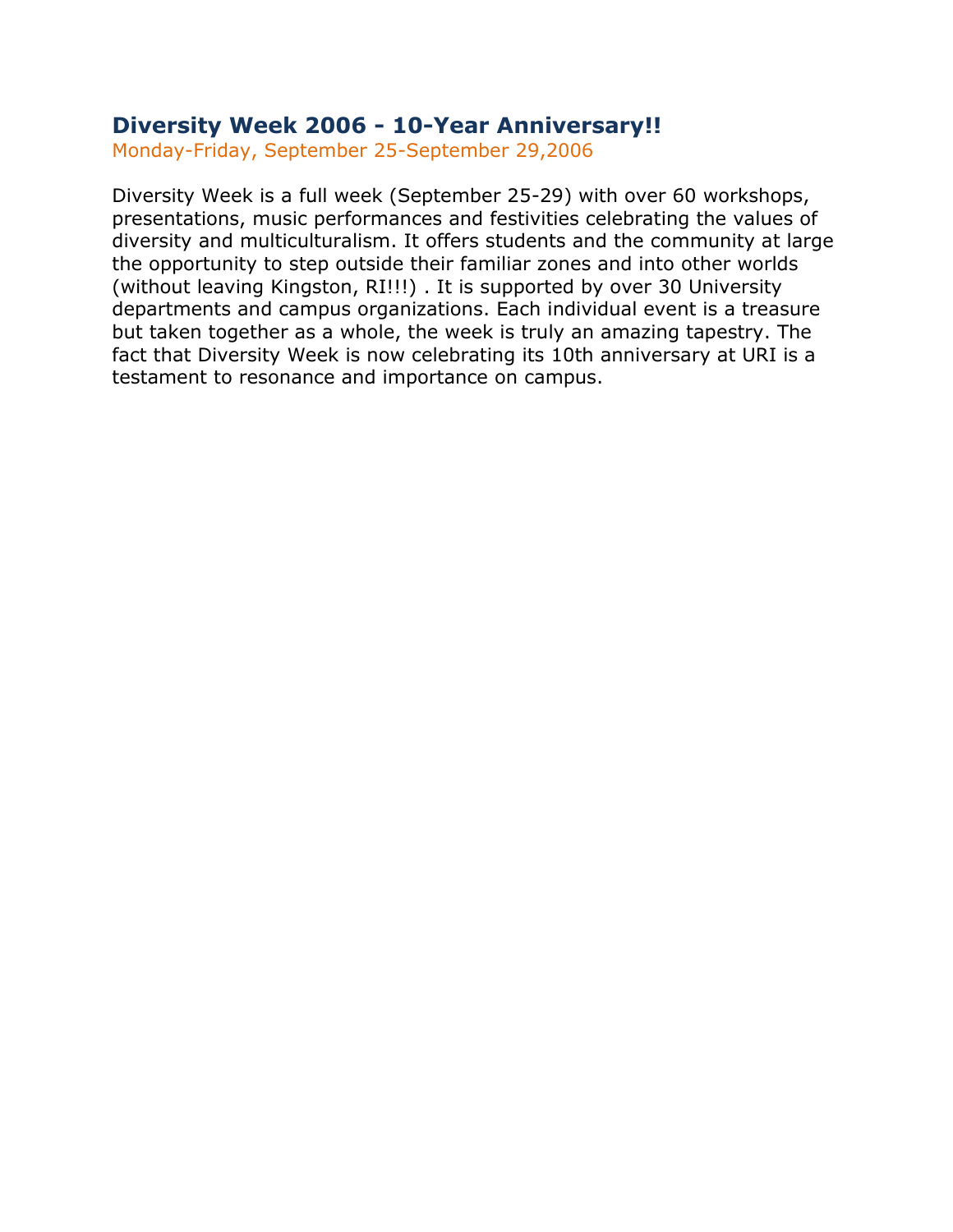## <u>10th Annual Celebration!</u> September 25-29, 2006

URI Multicultural Center 74 Lower College Rd., Kingston, RI 02881 T: 401-874-2851 F: 401-874-5952 mcc1@etal.uri.edu www.mcc uri.edu

### **Inside the Week:**

| Monday:<br><b>Celebrate Diversity</b>            |   |
|--------------------------------------------------|---|
| Tuesday:<br>Diversity Video & Film<br>Festival   | 3 |
| Wednesday:<br>Ideas, Interactions, &<br>Dialogue | 4 |
| Thursday:<br>Interacting with Art &<br>Music     | 6 |
| Friday:<br>Roots and Legacies of<br>Community    | 7 |

### **Highlights:**

| Fiesta de Diversidad                                                                  | 2 |
|---------------------------------------------------------------------------------------|---|
| Open Mic/Poetry Slam                                                                  | 2 |
| Latino Panel<br>Discussion                                                            | 2 |
| Diversity Video & Film<br>Festival                                                    | 3 |
| Keynote Speaker-<br>Dr. Tricia Rose                                                   | 3 |
| Wednesday Workshops                                                                   | 5 |
| Late Night Players<br><b>Comedy Troupe</b>                                            | 4 |
| Pangaea Roots Music<br>Festival, featuring<br>Ancient Future Arabic<br>Dance Ensemble | 7 |

### **Celebrating a Decade of Diversity: Greetings from the Diversity Week Committee**

iversit

University of Rhode Island Multicultural Center Visions and Voices: A Tapestry of Diversity

To URI Faculty and Staff, please join us in making this year's Diversity Week a successful event. In celebrating the  $10<sup>th</sup>$  Annual Diversity Week, we have organized a full week of workshops, presentations, music performances, and festivities.

Our fall semester program schedule offers ample opportunities for you to incorporate important diversity and multicultural issues into your curriculum. There are a variety of ways that URI faculty have included diversity and multiculturalism in their classrooms. Some ideas and resources can be found on our **Online Teaching Manual at www.uri.edu/mcc.** Consider incorporating Diversity Week into your Fall curriculum.

#### **Information about additional reading materials for each workshop can be found on www.mcc.uri.edu**

### **Diversity Week Career Services Essay and Visual/ Creative Contest**

See contest rules and deadline at http://career.uri.edu.

### **Promising Scholars: Graduate Student Research Symposium on Diversity (Science, Technology, Engineering, Mathematics)**

Sponsored by Rhode Island Sea Grant. Certificates and prizes will be awarded for the best scientific presentations.

# Final September Edition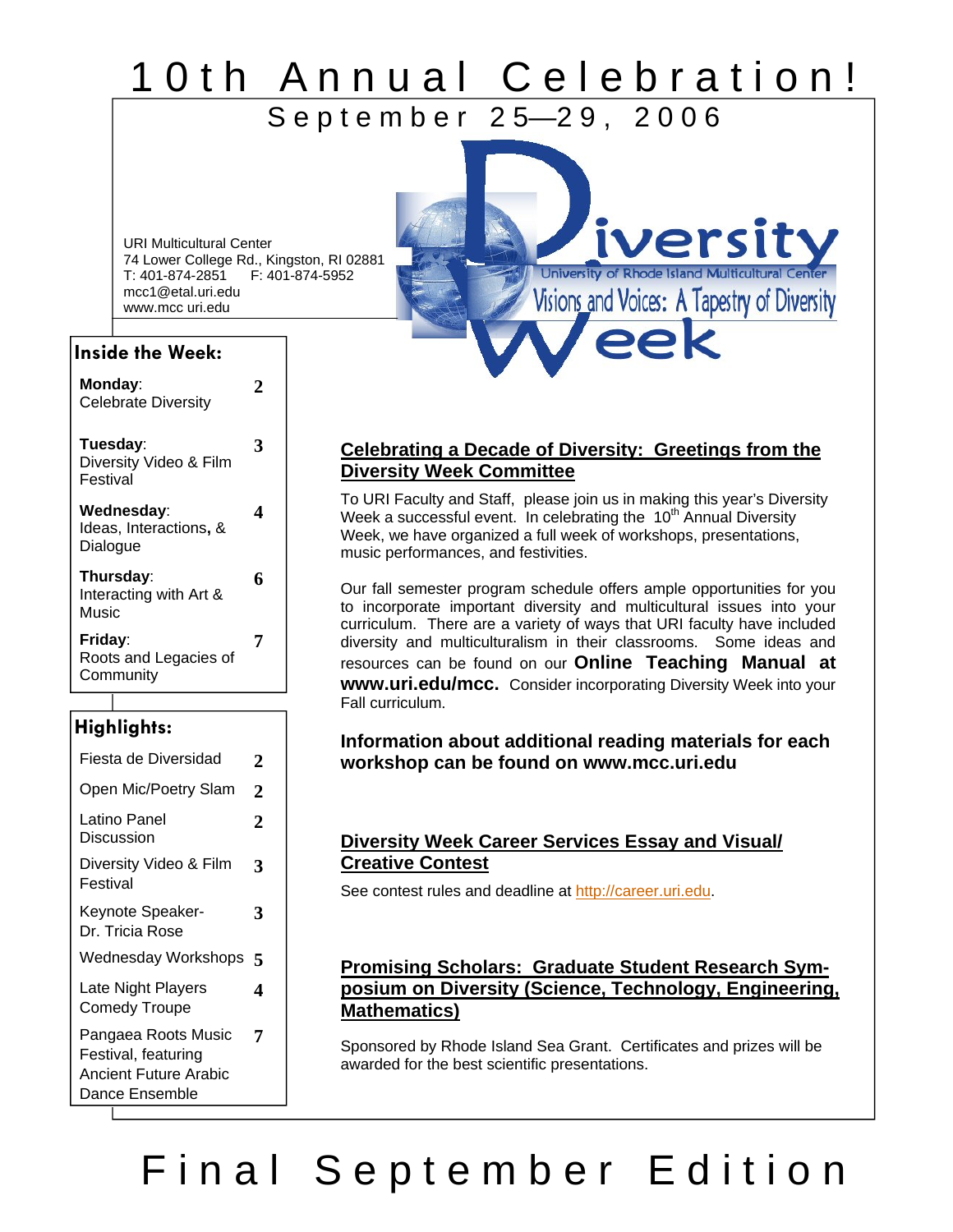

# **Monday, September 25th**



*Celebrate Diversity* 

| <b>Time</b>       | Event, Location & Presenter(s)                                                                                                                                                                                                                                                               | <b>Brief Description</b>                                                                                                                                                                                                             |
|-------------------|----------------------------------------------------------------------------------------------------------------------------------------------------------------------------------------------------------------------------------------------------------------------------------------------|--------------------------------------------------------------------------------------------------------------------------------------------------------------------------------------------------------------------------------------|
| 12:00pm<br>1:50pm | <b>Fiesta de Diversidad</b><br>(Celebration of Diversity)<br>MCC Hardge Forum (Rm. 101) & on the MCC Lawn<br>Organized by the Diversity Week Committee. Presenting the<br>Brazilian Cape Verdean Capoeira Club, the URI Breakdancing<br>Club, and the Alima International Dance Association. | This celebration of the cultural and artistic<br>heritages of the diverse groups that<br>comprise American society is intended to<br>narrate their experience through music,<br>dance, drama, and other modes of<br>expression.<br>● |
| 2:00pm<br>2:50pm  | <b>Actualizing Diversity, Equity &amp; Social</b><br>URBAN<br>N E T W O R<br><b>Justice in Your Professional &amp; Personal</b><br>Life<br>MCC Hardge Forum (Rm. 101)<br>Facilitated by Dr. Antoinette Favazza & Minsuk Shim, Education                                                      | A presentation on the work of the<br>Holmes/Unite Partnership and its impact<br>in preparing university students in<br>advocating for equity, diversity, and social<br>justice issues.<br>∯                                          |
| 3:00pm<br>4:30pm  | <b>Promising Scholars: Graduate Student Research</b><br>Symposium on Diversity (Social Sciences, Humanities, Fine<br>Arts, Education)<br>MCC Hardge Forum (Rm. 101)<br>Moderated by Dr. Paul Bueno de Mesquita, Psychology                                                                   | A forum for graduate students to present<br>research on diversity in the Social<br>Sciences, Humanities, Arts, and<br>Education.                                                                                                     |
| 4:00pm<br>6:00pm  | Lecture by Italo Scanga Visiting Artist Gregory Coates<br>Fine Arts Center (Rm. A202)<br>Facilitated by Barbara Page, Art. Reception to follow.                                                                                                                                              | Gregory Coates, a New York based<br>painter, is the second visiting artist<br>supported by the The Italo Scanga<br>❀                                                                                                                 |
| 4:30pm<br>6:00pm  | <b>Promising Scholars: Graduate Student Research</b><br>Symposium on Diversity (Science, Technology,<br><b>Engineering, Mathematics)</b><br>MCC Hardge Forum (Rm. 101)<br>Moderated by Dr. Padma Venkatraman, Graduate School and<br>Dr. Paul Bueno de Mesquita, Psychology                  | Co-sponsored by RI Sea Grant Program.<br>A forum for graduate students, particularly<br>pioneers in science related fields to<br>increase interdisciplinary communication<br>within the sciences.                                    |
| 6:00pm<br>7:00pm  | <b>Latino Immigration in the United States</b><br>MCC Conference Room (Rm. 201)<br>Facilitated by Dr. Tom Morin, Languages                                                                                                                                                                   | A panel of RI Latino community members<br>will discuss issues related to Latinos and<br>Immigration to the U.S.<br>藝                                                                                                                 |
| 6:00pm<br>7:30pm  | At the River I Stand (Video):<br><b>Civil Rights and Worker Rights</b><br>MCC Computer Classroom (Rm. 005)<br>Facilitated by Dr. Ric McIntyre, Honors Program                                                                                                                                | Viewing and discussion of the video "At<br>the River I stand" on the role of the late<br>civil rights leader, Dr. Martin Luther King,<br>Jr. in the sanitation workers' strike in<br>∯                                               |
| 8:00pm            | <b>Diversity Week Open Mic/Poetry Slam</b><br>MCC Hardge Forum (Rm. 101)<br>Facilitated by Chris Bannon, Origins                                                                                                                                                                             | The coolest hip hop event on campus!                                                                                                                                                                                                 |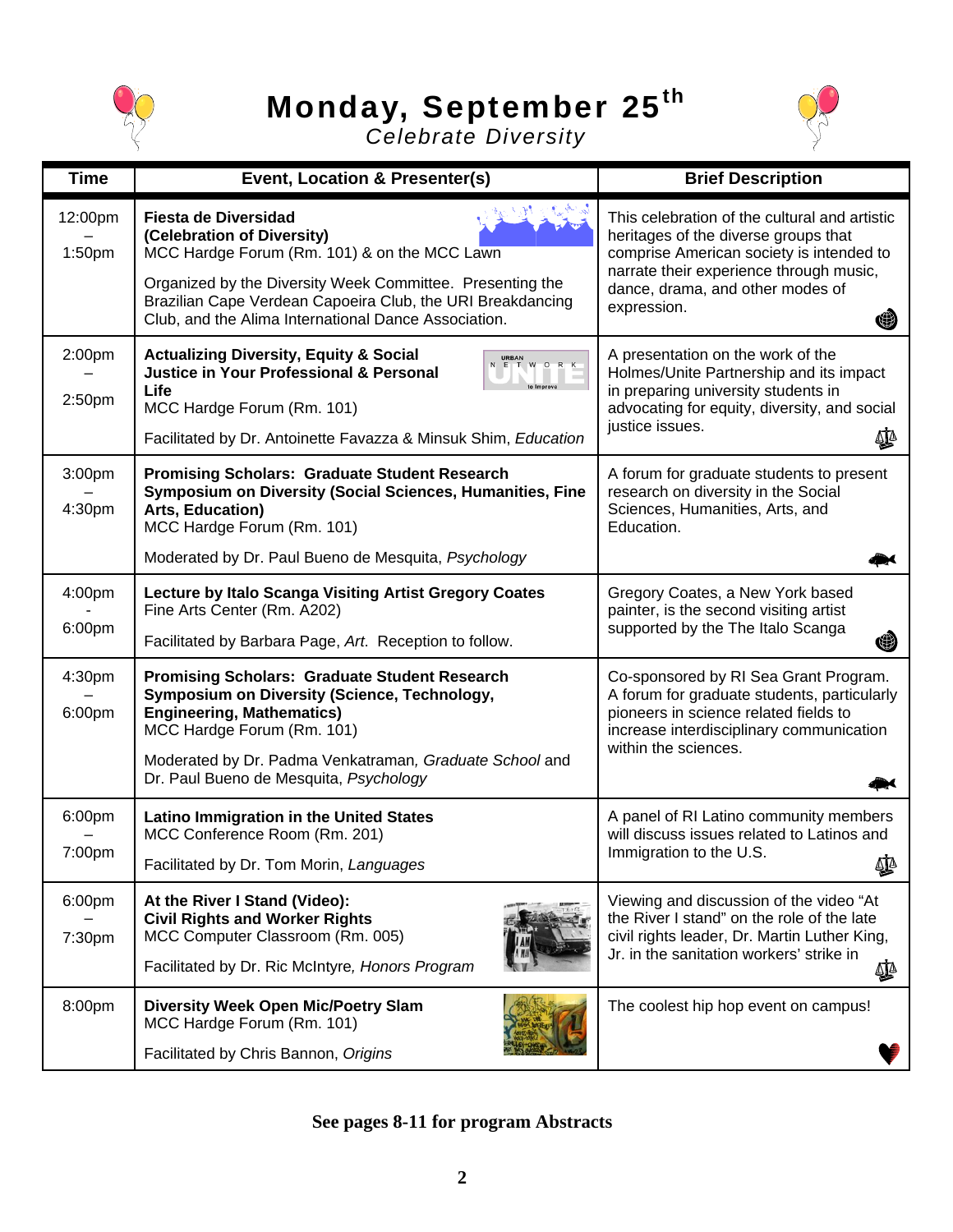

# **Tuesday, September 26th**

*Diversity Video and Film Festival* 



| <b>Time</b>        | Event, Location & Presenter(s)                                                                                                                                                                                                                                                                                   | <b>Brief Description</b>                                                                                                                                                                                          |
|--------------------|------------------------------------------------------------------------------------------------------------------------------------------------------------------------------------------------------------------------------------------------------------------------------------------------------------------|-------------------------------------------------------------------------------------------------------------------------------------------------------------------------------------------------------------------|
| 9:30am<br>10:45am  | Depression: Fighting the Dragon (Video)<br>MCC Hardge Forum (Rm. 101)<br>Facilitated by Pamela Rohland,<br>Disability Services for Students/Office of Student Life                                                                                                                                               | A compelling documentary about the<br>growing illness of depression and<br>some of the research that could unlock<br>its secrets.<br>G                                                                            |
| 11:00am<br>12:15pm | The Angry Eye with Jane Elliott (Video)<br>MCC Hardge Forum (Rm. 101)<br>Facilitated by Roxanne Gomes, Affirmative Action,<br><b>Equal Opportunity and Diversity Office</b>                                                                                                                                      | The Angry Eye brings the "blue<br>eyed/brown eyed" exercise up to date<br>for the MTV generation.<br>₫₫                                                                                                           |
| 12:30pm<br>1:45pm  | <b>Immigrants and the News Media</b><br>MCC Hardge Forum (Rm. 101)<br>Facilitated by Dr. Kendall Moore & John Pantalone,<br>Journalism                                                                                                                                                                           | A panel discussion on the depiction of<br>minorities in the mass media, and<br>especially in the context of news<br>media.<br>₫₫                                                                                  |
| 2:00pm<br>3:15pm   | Seoul Train (Video):<br>Human Rights in North Korea<br>MCC Hardge Forum (Rm. 101)<br>Facilitated by Dr. Donna Hughes,<br><b>Women's Studies Program</b>                                                                                                                                                          | This session will discuss the present<br>situation concerning human rights in<br>North Korea and the status of North<br>Korean refugees, particularly women,<br>in China.<br>∆∐∆                                  |
| 3:30pm<br>4:45pm   | There is No "Clash of Civilizations": Islam and<br><b>Christianity</b><br>MCC Hardge Forum (Rm. 101)<br>Facilitated by Dr. Nasser Zawia, Biomedical Sciences                                                                                                                                                     | A presentation and discussion<br>debunking the notion that violent<br>conflict between Islam and Christianity<br>is inevitable.                                                                                   |
| 5:00pm<br>7:00pm   | <b>Brother Outsider:</b><br>The Life of Bayard Rustin (Video)<br>MCC Hardge Forum (Rm. 101)<br>Facilitated by Andrew Winters,<br><b>GLBTQ Programs</b>                                                                                                                                                           | This film examines the life and<br>contributions of Bayard Rustin in the<br>contexts of the Black Civil Rights<br>Struggle and Rustin's eventual<br>emergence as an impassioned<br>₫₫<br>advocate for Gay Rights. |
| 7:30 pm            | <b>Hip Hop: Contesting Meaning and</b><br><b>En-gendering Movement in the</b><br><b>Postindustrial City</b><br>Edwards Hall, Edwards Auditorium<br>Dr. Tricia Rose, Professor of American Studies, University<br>of California at Santa Cruz and performers from AS220.<br>Reception and Book Signing to follow. | This program is co-sponsored by the<br>Multicultural Center and the URI<br>Honors Colloquium.                                                                                                                     |

 **Power**  $\bigcirc$  **- Culture**  $\bigcirc$  **- Social Justice**  $\bigcirc$  **-Identity**  $\bigcirc$  **- Competence**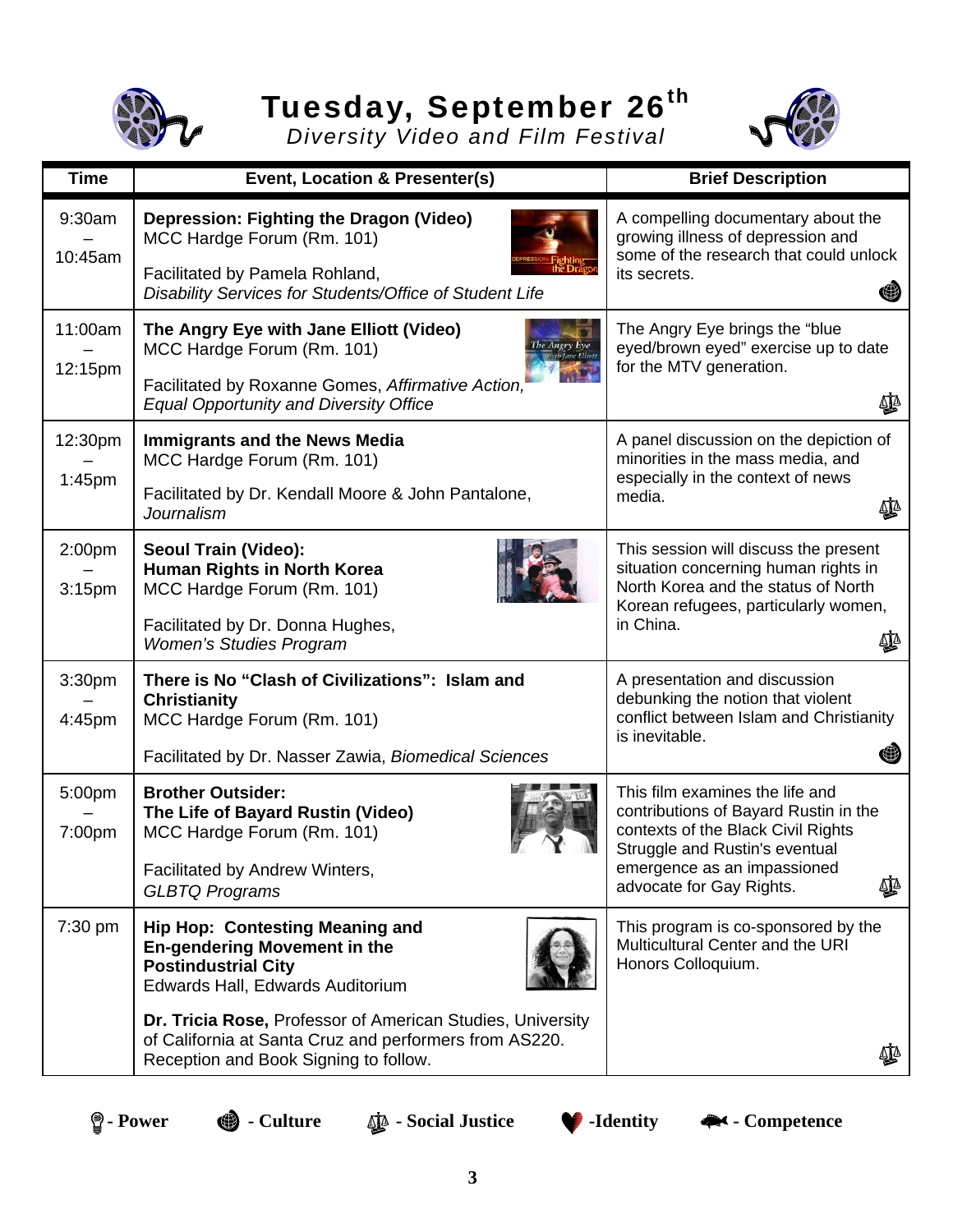

## **Wednesday, September 27th**

*Ideas, Interactions, & Dialogue*

| <b>Time</b>        | Event, Location & Presenter(s)                                                                                                                                                                                                                    | <b>Brief Description</b>                                                                                                                                                              |
|--------------------|---------------------------------------------------------------------------------------------------------------------------------------------------------------------------------------------------------------------------------------------------|---------------------------------------------------------------------------------------------------------------------------------------------------------------------------------------|
| 10:00am<br>5:00pm  | <b>Diversity Workshops</b><br>MU Rm. 308, RM. 360, Rm. 318, and Rm. 300<br>Over 25 sessions grouped into five themes: Power, Culture,<br>Social Justice, Identity, and Competence.                                                                | (See complete schedule on Pg 5)                                                                                                                                                       |
| 11:00am<br>12:00pm | <b>Music for Social Justice, Protest and Diversity:</b><br><b>Instructional Jam</b><br>MCC Hardge Forum (Rm. 101)<br>Facilitated by Dr. Paul Bueno de Mesquita, Psychology                                                                        | Come learn the songs and join in.<br>Bring your guitar, banjo, harmonica,<br>other instruments, or just your voice.                                                                   |
| 12:00pm<br>1:00pm  | Taming the Wild Mind: Engaged Buddhist Practices for<br>Being at Peace with Ourselves and Each Other<br>MCC Hardge Forum (Rm. 101)<br>Facilitated by Joanne Friday, Buddhist Chaplain                                                             | A non-sectarian meditation session<br>which will not be in conflict with any<br>other faith traditions. Everyone is<br>welcome.                                                       |
| 12:30pm<br>1:45pm  | <b>Understanding Differences through</b><br><b>Empathy Training</b><br><b>Tootell Aquatic Center</b><br>Facilitated by Ted Boyett, Aquatics                                                                                                       | Bring your swim suit and discover<br>what it is like to deal with<br>restrictions. Begin to understand and<br>develop empathy for those with<br>special physical characteristics.     |
| 4:00pm<br>5:30pm   | Discussion of Interpreter of Maladies (1999)<br>and The Namesake (2003) by Jhumpa Lahiri:<br>An Application of the Shared Inquiry Method<br>MCC Hardge Forum (Rm. 101)<br>Facilitated by Dr. Cheryl McCarthy & Graduate Students,<br><b>GSLIS</b> | The GSLIS faculty and students will<br>lead small group participatory book<br>discussions of Jhumpa Lahiri's<br>books to share interpretations of the<br>author's ideas in the texts. |
| 4:00pm<br>6:30pm   | <b>Diversity Week Art Exhibit and Gallery Talk</b><br>Main Gallery, Fine Arts Center<br>Facilitated by Judith Tolnick, Art Galleries.<br>Reception to follow.                                                                                     | This is a complement to the<br>exhibition (NAMING GAME: a body<br>of work by JILL MOSER) in the Main<br>Gallery through September 30 <sup>th</sup><br>₩                               |
| 6:00pm<br>7:00pm   | Angels and Pigs: Inclusion in America<br>MCC Hardge Forum (Rm. 101)<br>Facilitated by Bryna Wortman, Theatre                                                                                                                                      | Scenes from Angels in America and<br>Fat Pig will be presented with<br>discussion to follow.<br>ŧ                                                                                     |
| 7:30pm             | <b>Late Night Players</b><br>Edwards Auditorium, Edwards Hall<br>Sponsored by URI Hillel Foundation and Housing &<br>Residential Life.                                                                                                            | The Late Night Players will have you<br>laughing in the aisles with a show<br>specifically designed for Diversity<br>Week www.latenightplayers.com<br>●                               |

### **See pages 8-11 for program Abstracts**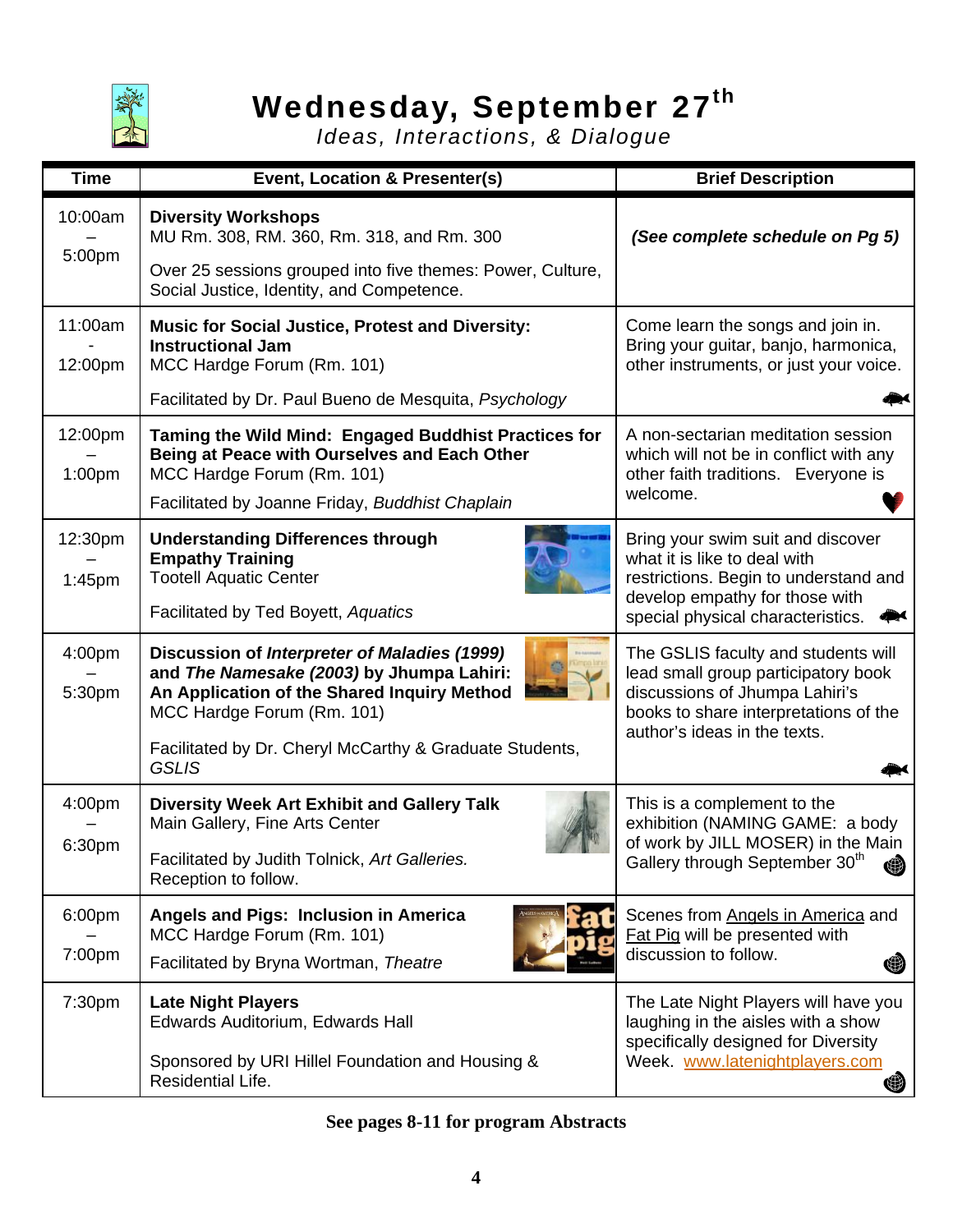# **Wednesday, September 27th**



*Ideas, Interactions, & Dialogue*

| <b>PLACE</b><br><b>TIME</b>    | RM. 300 (Senate Chambers)<br><b>MEMORIAL UNION</b>                                                       | <b>RM. 308</b><br><b>MEMORIAL UNION</b>                                                                                             | <b>RM. 318</b><br><b>MEMORIAL UNION</b>                                                                                   | <b>RM. 360</b><br><b>MEMORIAL UNION</b>                                                                                           |
|--------------------------------|----------------------------------------------------------------------------------------------------------|-------------------------------------------------------------------------------------------------------------------------------------|---------------------------------------------------------------------------------------------------------------------------|-----------------------------------------------------------------------------------------------------------------------------------|
| 10:00am                        | The Role of Political Parties in<br>the Civil Rights Movement                                            | Women's Rights and<br>Democracy: What's the<br><b>Connection</b>                                                                    | Athletics, Recreation & Play:<br><b>Harmonizer or Divider?</b>                                                            | Mexico and the U.S. at the<br>Crossroads: Democracy,<br>Immigration and Social Justice                                            |
| 10:50am                        | Ryan Bilodeau, URI College<br>Republicans<br>♔                                                           | Dr. Donna Hughes, Women's<br><b>Studies Program</b><br>∯                                                                            | Ted Boyett, Aquatics<br>G                                                                                                 | Dr. Rosaria Pisa, Sociology &<br><br>Anthropology                                                                                 |
| 11:00am<br>11:50am             | Diversity and Health<br>Laurie Johnson, Susan Ash, &<br>Roger Jadosz, Health Services                    | Diversity of<br><b>Musical Life</b><br>Dr. Eliane Aberdam, Music                                                                    | <b>Understanding Blended</b><br><b>Families: Real-Life Stories of</b><br><b>Struggle and Triumph</b>                      | Race and Class in the<br><b>Reconstruction of New</b><br><b>Orleans</b>                                                           |
|                                | G                                                                                                        |                                                                                                                                     | Dr. Susan Trostle Brand.<br>Education                                                                                     | Dr. John Logan, Sociology,<br><b>Brown University</b>                                                                             |
| 12:00pm                        | <b>Creating Affirming Campuses</b><br>and Families for GLBTQ<br><b>Students</b>                          | <b>Racial Profiling in</b><br><b>Rhode Island</b>                                                                                   | Women in Science,<br>Technology, Engineering and<br>Mathematics: Where are they?                                          | <b>Stress Reduction</b><br>for Everyone                                                                                           |
| 12:50pm                        | Andrew Winters,<br><b>GLBTQ Programs</b>                                                                 | Dr. Leo Carroll, Sociology<br>♔                                                                                                     | Dr. Joan Peckham, Computer<br>Science, Dr. Barbara Silver,<br>NSFADVANCE, & Karen<br>Stamm, Psychology                    | Dr. Celina Pereira & Laurie<br>Johnson, Health Services.                                                                          |
|                                | <b>Cultivating Future</b><br><b>Generations for a Nonviolent</b><br><b>Global Community</b>              | "Minorities" in Higher<br><b>Education: Opportunities and</b><br><b>Barriers for Success in Math</b><br>and Science                 | Gender, Work,<br>and<br><b>Family Life</b>                                                                                | <b>Multicultural</b><br><b>Science Quiz</b>                                                                                       |
| 1:00pm -<br>1:50 <sub>pm</sub> | Dr. Bernard LaFayette, Jr.,<br>Center for Nonviolence and<br>Peace Studies<br>♔                          | Catalina Martinez, NOAA &<br>Dr. Darryl Keith, US<br><b>Environmental Protection Agency</b>                                         | Dr. Helen Mederer, Sociology                                                                                              | Dr. Padma Venkatraman,<br><b>Graduate Diversity Affairs</b>                                                                       |
|                                | <b>Defying Categorization:</b><br><b>Strategies for Researching</b><br><b>Under- and Mis-Represented</b> | "Cutting-Edge Biotechnology<br>in Old World Cuba"                                                                                   | How Colorful are the Sciences?:<br><b>Strategies for Correcting Racial</b><br><b>Imbalance in the Sciences</b>            | The World and its Companion<br><b>Animals</b>                                                                                     |
| 2:00pm -<br>2:50pm             | <b>Groups in Archives</b><br>Emily Brown, Graduate School<br>of Library & Information Studies            | Dr. Marshall Feldman,<br>Community Planning and<br>Landscape Architecture                                                           | Dr. Padma Venkatraman,<br>Graduate Diversity Affairs,<br>Dr. Barbara Silver, NSF<br>ADVANCE & Ashima Singh,<br>Psychology | Clarissa Uttley, Psychology                                                                                                       |
| $3:00pm$ -                     | <b>Margins to Mainstream:</b><br>Literary Intersections of the<br><b>American Voice</b>                  | <b>White Racial Identity and</b><br><b>Political Affiliation Among</b><br><b>College Students: A</b><br><b>Preliminary Analysis</b> | <b>National Student Exchange:</b><br>Travel, Study and Enjoy a<br><b>Semester Away from URI</b>                           | <b>Promoting Gender Equity</b><br>through Coastal Management<br>in Developing Countries                                           |
| 3:50 <sub>pm</sub>             | Laurie Carlson, Brian Dixon,<br>Claire Reynolds & Scott Wade,<br>English<br>睨                            | Dr. Arthur D. Kemp & Chris<br>Boeding, Psychology, Central<br><b>Missouri State University</b>                                      | Donna Figueroa, International<br><b>Education &amp; NSE</b><br>睨                                                          | Elin Torell & Lesley Squillante,<br><b>Coastal Resources Center</b><br>₫₫                                                         |
|                                | <b>Political Bias in the University</b>                                                                  | <b>Exploring Class and Social</b><br><b>Privilege</b>                                                                               | <b>Preserving the Wampanoag</b><br>Language and Culture: Native<br><b>Americans in RI</b>                                 | Disability, Identity, and Culture                                                                                                 |
| $4:00pm -$<br>4:50pm           | Dr. Jacqueline Sparks, HDFS &<br>Arthur Ferri, Education<br>♔                                            | Curtis Ferguson, Human<br>Development & Family Studies<br>∯                                                                         | Carrie Tobey, GSLIS<br>♦                                                                                                  | Pamela Rohland with Staff and<br>Students, Disability Services for<br>Students, Diseminy - -<br>Students / Office of Student Life |

 **Power**  $\qquad \qquad \bullet$  **- Culture**  $\qquad \qquad \bullet \bullet$  **- Social Justice**  $\qquad \qquad \bullet$  **- Identity**  $\qquad \bullet \bullet \bullet$  **- Competence**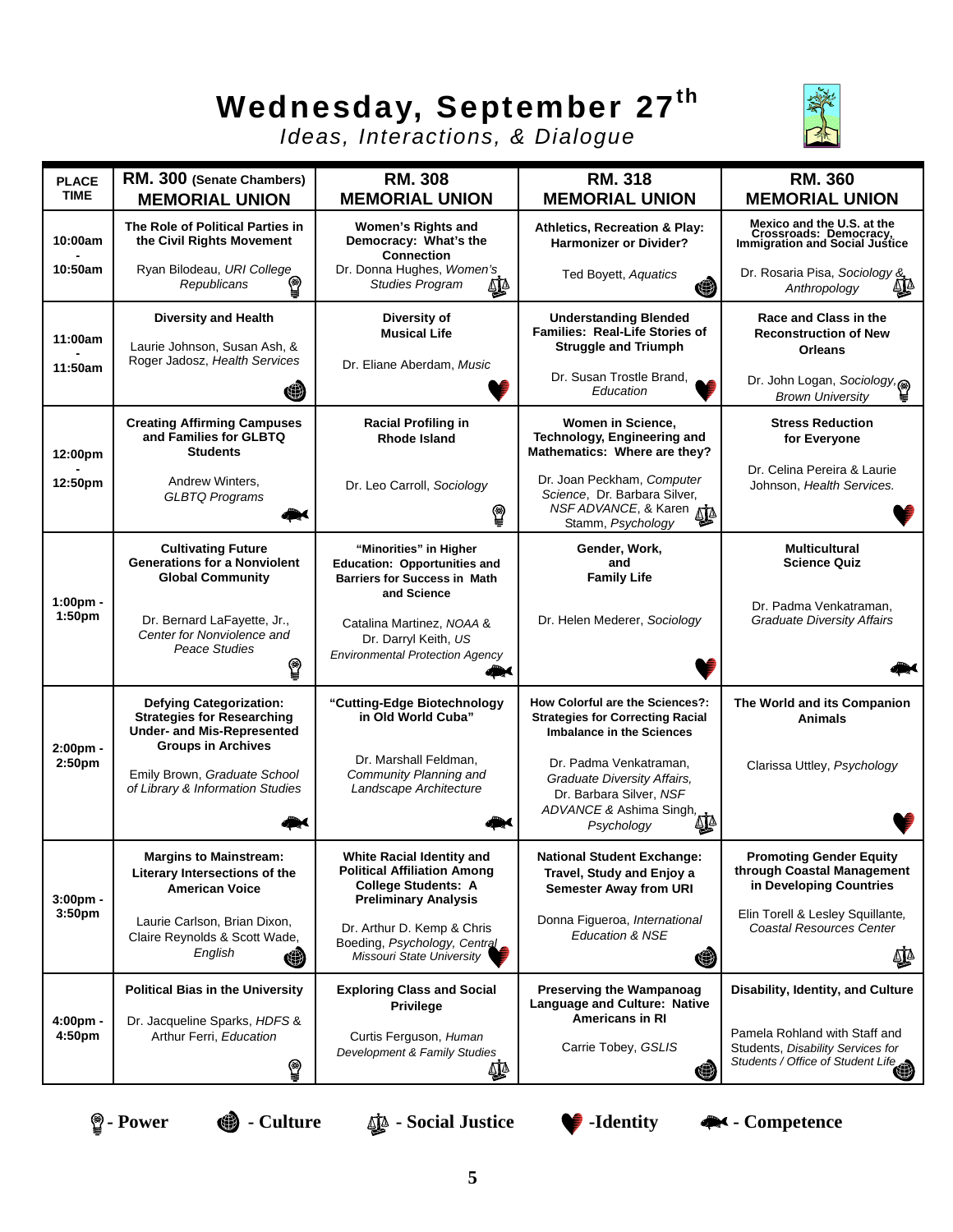

# **Thursday, September 28th**



*Interacting with Art & Music*

| <b>Time</b>       | Event, Location & Presenter(s)                                                                                        | <b>Brief Description</b>                                                                                  |
|-------------------|-----------------------------------------------------------------------------------------------------------------------|-----------------------------------------------------------------------------------------------------------|
| 9:30am<br>10:45am | Learn How to Belly Dance: A Middle Eastern Art Form<br>MCC Hardge Forum (Rm. 101)                                     | An introductory workshop on a<br>traditional art form from the Middle<br>East. Be prepared to dance!      |
|                   | Facilitated by Nancy Hawksley, Facilities Services                                                                    |                                                                                                           |
| 11:00am           | <b>Community Sing</b><br>MCC Hardge Forum (Rm. 101)                                                                   | Join the teachers and children from the<br>Child Development Center in exploring                          |
| 11:50am           | Facilitated by Sue Warford, CDC, and the Child Developme<br>Center teachers, preschool and<br>kindergarten children   | how music can be used to expand<br>children's understanding of issues<br>related to diversity.<br>⊕       |
| 12:30pm           | <b>Native Expressions</b><br>MCC Hardge Forum (Rm. 101)                                                               | Storytelling / music / dance will be used<br>to introduce Native American life and                        |
| 1:45pm            | Facilitated by Silvermoon Mars, Sociology Alumnus                                                                     | spirituality in the 21 <sup>st</sup> century.<br>₩                                                        |
| 2:00pm<br>3:15pm  | Choral Performance/Workshop on the Sources and Meanings<br>of Musical Inspiration<br>MCC Hardge Forum (Rm. 101)       | The step by step process from<br>inspiration to realization and production<br>of songs will be discussed. |
|                   | The URI Chorus directed by Mark Conley, Music                                                                         | ♦                                                                                                         |
| 3:30pm            | <b>Music for Social Justice, Protest and Diversity</b><br>MCC Hardge Forum (Rm. 101)                                  | Come learn the songs and join in.<br>Bring your instruments and singing                                   |
| 4:45pm            | Facilitated by Dr. Paul Bueno de Mesquita, Psychology, Dr. Libby<br>Miles, Writing & Dr. Stephen Wood, Communications | voices!<br>₫₫                                                                                             |
| 4:00pm            | <b>Alumni Professionals of Color Forum</b><br>Alumni Center                                                           | This forum series is designed to help<br>current students to interact with                                |
| 6:00pm            | Facilitated by Jessie Kenyon, Alumni Relations. Food and<br>beverages will be provided.                               | successful alumni professionals of<br>color.                                                              |
| 6:00pm            | <b>Get up and Dance</b><br>MCC Hardge Forum (Rm. 101)                                                                 | Demonstration and participation in<br>Israeli folk dances.                                                |
| 7:00pm            | Facilitated by Amy Olson, URI Hillel Foundation                                                                       |                                                                                                           |
| 7:00pm            | <b>An African Dance Recital</b><br>MCC Hardge Forum (Rm. 101)                                                         | Performances of several genres of<br>African Dance by a URI student group.                                |
| 8:00pm            | Facilitated by Rama Ly, Alima International Dance Association                                                         | (∰                                                                                                        |
| 7:00pm            | Dressing the Role Models: Women in Children's Biographies<br>Feinstein Providence Campus                              | How do writers make women's roles in<br>their stories acceptable?                                         |
| 9:00pm            | Facilitated by Dr. Gale Eaton, GSLIS                                                                                  |                                                                                                           |
| 8:00pm            | <b>Chiva Bus</b><br>MCC Hardge Forum (Rm. 101)                                                                        | Spicy Latin music and persona,<br>combining tango and samba with                                          |
|                   | Facilitated by Dr. Sunshine Menezes, Metcalf Institute for Marine<br>and Environmental Reporting                      | technique and passion.                                                                                    |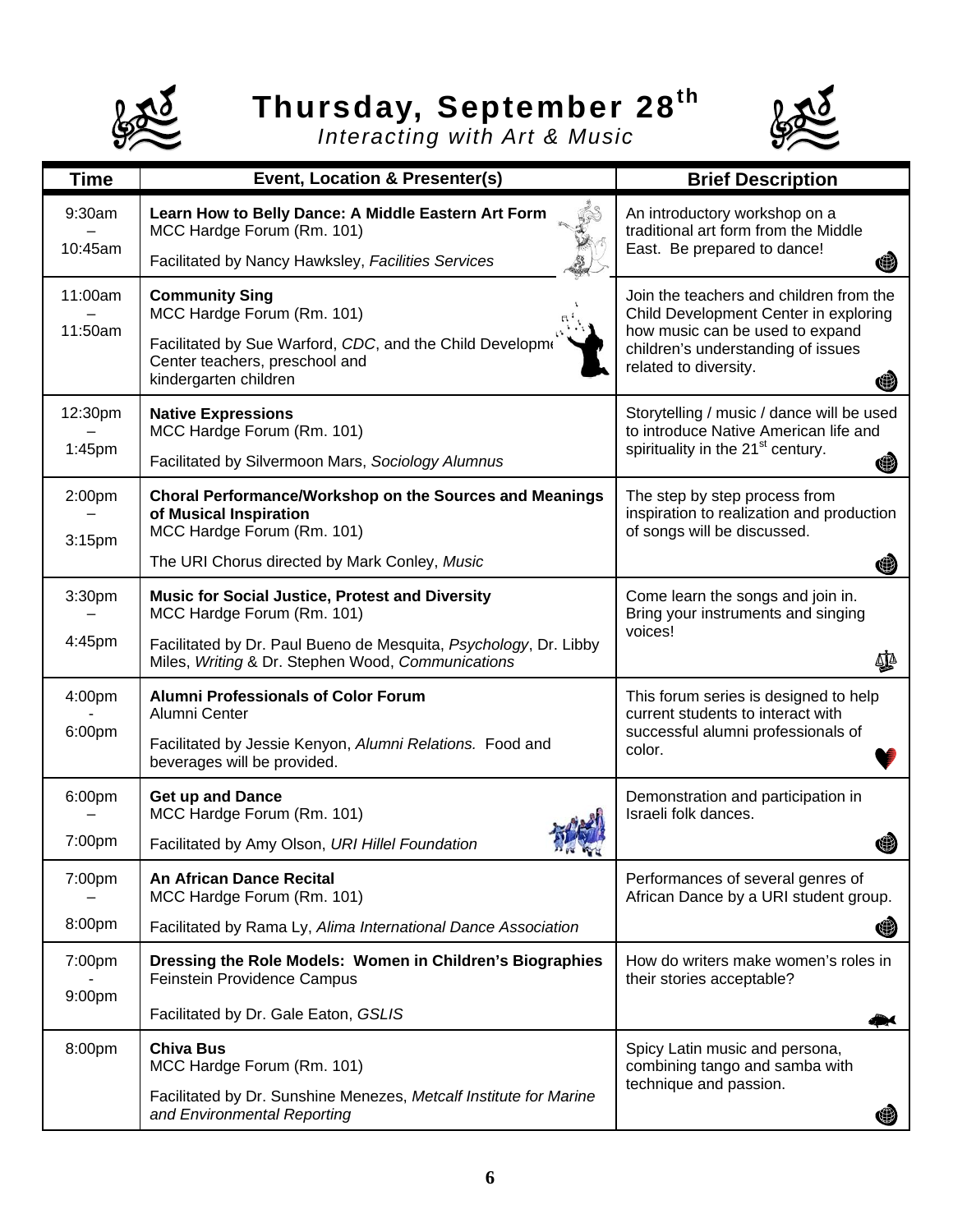

# **Friday, September 29th**



*Roots & Legacies of Community*

| <b>Time</b>                   | Event, Location & Presenter(s)                                                                                                                                                                                                                                                                                | <b>Brief Description</b>                                                                                                                                                                                 |
|-------------------------------|---------------------------------------------------------------------------------------------------------------------------------------------------------------------------------------------------------------------------------------------------------------------------------------------------------------|----------------------------------------------------------------------------------------------------------------------------------------------------------------------------------------------------------|
| 11:00am<br>12:00pm            | Gays in the Military: Repealing "Don't Ask, Don't Tell"<br>MCC Hardge Forum (Rm. 101)<br>Facilitated by Dr. Albert Lott, Psychology                                                                                                                                                                           | This presentation will discuss the<br>present status of the "Don't Ask,<br>Don't Tell" law.<br>₫₫                                                                                                        |
| 12:00pm<br>1:00 <sub>pm</sub> | <b>Peace and Harmony Meditation</b><br>MCC Hardge Forum (Rm. 101)<br>Facilitated by Dr. Celina Pereira &<br>Laurie Johnson, Health Services; Dr. Art Stein,<br>Political Science; Clare Sartori-Stein, Psychology (CCE),<br>Dr. Paul de Mesquita, Psychology, and Melvin Wade,<br><b>Multicultural Center</b> | A period of quiet reflection,<br>remembrance, and hopefulness.                                                                                                                                           |
| 1:00 <sub>pm</sub><br>2:00pm  | <b>Higher Education in Contemporary America</b><br>MCC Hardge Forum (Rm. 101)<br>Sponsored by the American Association of University<br>Professors (AAUP)                                                                                                                                                     | Panelists from AAUP will discuss<br>how external societal forces are<br>challenging the critical areas of<br>academic freedom, diversity, and<br>financing in contemporary American<br>Higher Education. |
| 8:00pm                        | Pangaea Roots Music Festival,<br>featuring Ancient Future Arabic<br><b>Dance Ensemble</b><br>Edwards Auditorium, Edwards Hall<br>Facilitated by Michael Lapointe, Housing and Residence<br>Life                                                                                                               | For information, visit<br>http://www.ancient-future.com/                                                                                                                                                 |

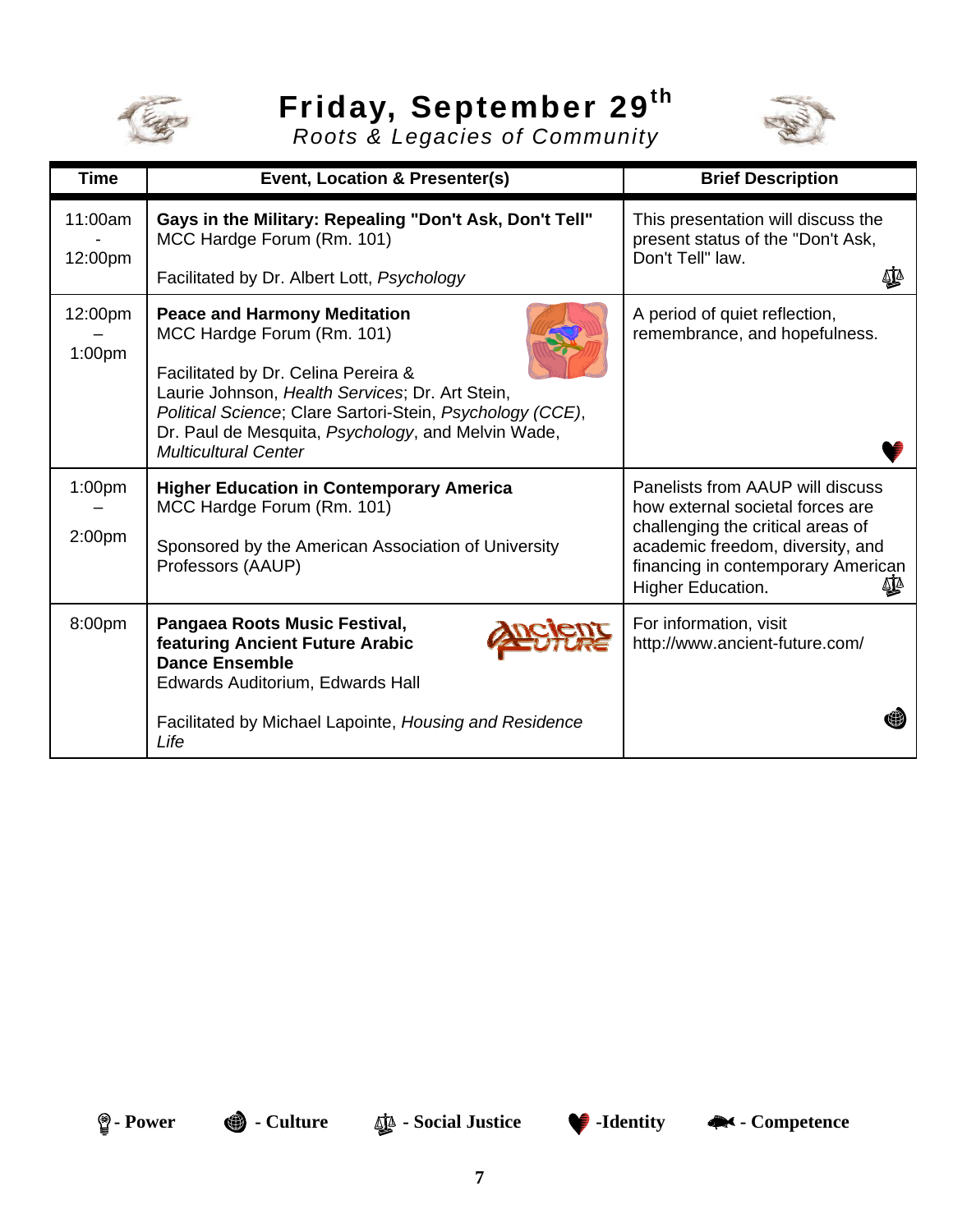*(In Alphabetical Order)* 

**Actualizing Diversity, Equity, and Social Justice in your Professional and Personal Life.** Dr. Antoinette Favazza, *Professor, Education*; and Dr. Minsuk Shim, *Associate Professor, Education.* The Holmes Partnership is a confederation of 78 US colleges and universities founded in 1981 to encourage reform in the education of urban teachers; diversify the ranks of those who conduct teacher preparation programs; and assist in the revitalization of urban schools. This workshop discusses the Holmes Partnership, the Holmes Scholar Program, and the UNITE Network; and promotes the involvement of URI faculty and students in developing relationships with schools in Rhode Island characterized by diversity in race, language, culture and socioeconomic class. **Mon, 9/25 @ 2:00pm**.

**Alumni Professionals of Color Forum.** Facilitated by Jessie Kenyon, *Assistant Director, Alumni Relations*. Enabling current students to interact with successful alumni professionals of color, this forum provides the opportunity for students to meet and hear alumni panelists discuss their own career paths, and to offer professional and personal advice about how to prepare for life after graduation, and how to succeed as a member of the labor force. Food and beverages are provided. **Thurs, 9/28 @ 4:00 pm.**

**An African Dance Recital**. Facilitated by the Alima Dancers. Deriving its name from an Arabic term denoting "those who are skilled in dancing and music", the Alima International Dance Association, comprised of students from Africa, draws the cultural referents for its interactive dance performance from African countries as diverse as Liberia, Cape Verde, Ghana, Gabon, Senegal and Guinea. **Thur, 9/28 @ 7:00pm**.

**Angels and Pigs: Inclusion in America.** Directed by Bryna Wortman, *Associate Professor, Theatre* and *Students.* Scenes from two plays about Diversity, Society and Inclusion. While Tony Kushner's Angels in America (1991-92) provides a gay perspective on the fragility of personal identity, love relationships, and faith in God during the 1980's against a backdrop of the height of the AIDS crisis, Neil LaBute's Fat Pig (2004) is a heterosexual commentary on a love affair between a handsome, white-collar male and a warm, witty, plus size woman; and the ruthless judgment of her by a society which equates thinness with youth, happiness, and success. How do we help each other become more comfortable with difference? With self-image? With the need for approval? **Wed, 9/27 @ 6:00pm**.

**Angry Eye with Jane Elliott, The (Video)**. Facilitated by Roxanne Gomes*, Assistant Director, Affirmative Action, Equal Opportunity & Diversity.* Reenacting her famous 1968 Blue Eyes/Brown-Eyes experiment in discrimination, the legendary anti-racist teacher Jane Elliott works with college students in this video to depict the way society socially constructs racial prejudice. Taking eye color as an arbitrary dividing line, Elliott orchestrates a microcosm of contemporary American society, compelling the more privileged blue-eyed participants to expose the capricious nature of the ranking process that stratifies people and sows the seeds of divisiveness. **Tue, 9/26 @ 11:00am**

**At The River I Stand (Video): Civil Rights and Worker Rights**. Facilitated by Dr. Ric McIntyre*, Professor, Economics*. This workshop features the award-winning documentary, At The River I Stand, which recounts the two months coinciding with the 65-day strike of 1,300 sanitation workers in Memphis, TN, and leading to the assassination of Dr. Martin Luther King, Jr. in the spring of 1968. During the two eventful months, a local labor dispute was transformed into a national struggle, illuminating the connection between economic and civil rights, the debate over violent versus non-violent change, and the interweaving of class, caste and race in the fabric of American society. Special attention will be given to the presence of caste in the 1960s and to its present day persistence in American society. **Mon, 9/25 @ 6:00pm**.

**Athletics, Recreation & Play; Harmonizer or Divider.** Ted Boyett, *Coordinator, Aquatics.* Through the Olympics, Paralympics, Special Olympics, the World Cup, the World Series, the World Scholar Games, the Super Bowl, and other events, sports have demonstrated the ability to unify or to divide local, state, regional, national, and international peoples, institutions, and cultures. Utilizing a focus group process to maximize audience participation, this workshop examines the role of sports in our own lives, and evaluates their impact in promoting health, development, peace and human rights. Participants will share relevant experiences that provide insight into the impact of race, gender, socioeconomic class, sexual orientation, and disability in sports. **Wed, 9/27 @ 10:00am.**

**Brother Outsider: The Life of Bayard Rustin (Video).** Facilitated by Andrew Winters, *Assistant to the Vice President for GLBTQ Programs*. This video focuses on the life and work of the late African-American, openly gay, civil rights and human rights activist and pacifist Bayard Rustin (1912-1987). Born to Quaker parents, he began his activism in high school while locally protesting racial segregation. During the 1930's, he worked for the pacifist Fellowship of Reconciliation, later resisting the draft in World War II. After organizing the initial Freedom Rides against segregation in the 1940's, he traveled to Montgomery, AL in 1956 to mentor the then 26-year old Dr. Martin Luther King, Jr. When he discovered guns in his host's home, he persuaded him to embrace unconditional nonviolence. Despite his leadership in organizing protests during the 1956 Montgomery bus boycott, the 1960 Democratic Convention, and the 1963 March on Washington, Rustin was ultimately threatened, marginalized, beaten, and fired for his unwillingness to conceal his gay identity and to compromise his political beliefs. **Tue, 9/26 @ 5:00pm.**

**Chiva Bus.** Facilitated by Dr. Sunshine Menezes, *Interim Executive Director, Metcalf Institute for Marine and Environmental Reporting.* Identified with Colombia, the Chiva is a flamboyantly colored bus complete with horn, musical band, bar, and stylized decorations. A 'party-on-wheels' cruising the city at night, it delivers patrons along the nightclub circuit. Named for this national symbol of goodwill and free spirit, the local Chiva Bus band is known regionally for its spicy Latin music and persona, combining tango and samba with technique and passion. **Thur, 9/28 @ 8:00pm.**

**Choral Performance/Workshop on the Sources and Meanings of Musical Inspiration.** *The URI Chorus.* Directed by Mark Conley, *Assistant Professor, Music.* The Annual URI Concert at the Multicultural Center will be presented with commentary intended to enhance awareness of different cultural traditions, diverse approaches to composing music, and sources of inspiration such as politics, literature, arts, nature and symbolism. The role of emotional and intellectual influences will be presented as well as the degree of importance between text and music. **Thur, 9/28 @ 2:00pm.**

**Community Sing.** Facilitated by Sue Warford, *Coordinator, Child Development Center*. This workshop presents children in performance as they explore how ageappropriate music can be used to enhance personal growth and development and to increase awareness of diversity. **Thur, 9/28 @ 11:00am.**

**Creating Affirming Campuses and Families for GLBTQ Students.** Andrew Winters, *Assistant to the Vice President of Student Affairs for GLBTQ Programs.* While institutions of higher education are often more welcoming of GLBTQ persons than society at large, GLBTQ students still frequently feel marginalized on their campuses. This workshop featuring a panel of students will describe their perceptions of the campus climate and describe challenges faced by many GLBTQ students. In addition, the presentation will discuss how advisors, whether GLBTQ or straight, can partner with GLBTQ students to make the campus a more inclusive and affirming environment. **Wed, 9/27 @ 12:00pm.**

**Cultivating Future Generations for a Nonviolent Global Community.** Dr. Bernard LaFayette, Jr., *Director, Center for Nonviolence and Peace Studies, and Distinguished Scholar in Residence.* A living link to many of the defining moments of the U.S. Civil Rights movement – the desegregation of Nashville (TN), the founding of SNCC, voter registration in Selma (AL), the Freedom Rides, and the Poor People's Campaign – Dr. Lafayette has emerged as one of the world's foremost advocates for international peacebuilding. This workshop introduces participants to ongoing initiatives for peacebuilding and conflict resolution currently underway in countries such as the United States, Colombia, Cuba, Israel, and Puerto Rico, and provides information and advice for those who wish to enlist in and support these international initiatives. **Wed, 9/27 @ 1:00pm.**

**"Cutting-Edge Biotechnology in Old-World Cuba".** Dr. Marshall Feldman, *Associate Professor, Community Planning*. During the 1980's, the Cuban government diverted millions of its meager dollars into applied research in the human, animal, and agricultural sciences to promote economic development. Today Cuba is the largest exporter of human biotechnological products in South America and the Caribbean, with over 50 nations, including China, India, Malaysia, and Iran, among its clients and research partners. Yet Cuba faces major obstacles in integrating its industry into world markets: the stifling US-led trade embargo; the domination of world markets by transnational companies that control access to production, marketing, and distribution; the need to comply with intellectual property rights; and the need to attain credibility in industrialized countries. This workshop provides an opportunity to learn about the history and importance of the industry, and to review the national and international circumstances that prohibit free interaction between US and Cuban scientists and consumers. **Wed, 9/27 @ 2:00pm.**

**Defying Categorization: Strategies for Researching Under- and Mis-Represented Groups in Archives.** Emily R. Brown, *Graduate Student, Library and Information Studies, and Graduate Assistant, Special Collections and University Archives.* As the United States has become more diverse, the need to re-examine, and in some cases, re-write American history has become more evident. In credibly rewriting history, the role of primary research is central. This workshop will focus on the challenges of accessing archival resources on under-represented communities for research and documentation. Participants will receive assistance in making connections, developing strategies, and negotiating institutional practices for accessing relevant archival resources. **Wed, 9/27 @ 2:00pm.**

**Depression: Fighting The Dragon (Video).** Facilitated by Pamela Rohland, *Assistant Director, Disability Services*. Viewing disability as an issue of cultural diversity, this documentary by Sue Ridout seeks to increase public awareness about the growing illness of depression by examining the stories of talented patients who have fought to overcome their psychological illness in the face of discrimination similar to that experienced by other marginalized groups. Special attention will be devoted to changes in the chemistry of the human brain before and after treatment for depression, using sophisticated imaging technologies that map the brain. Discussion will follow. **Tue, 9/26 @ 9:30am.**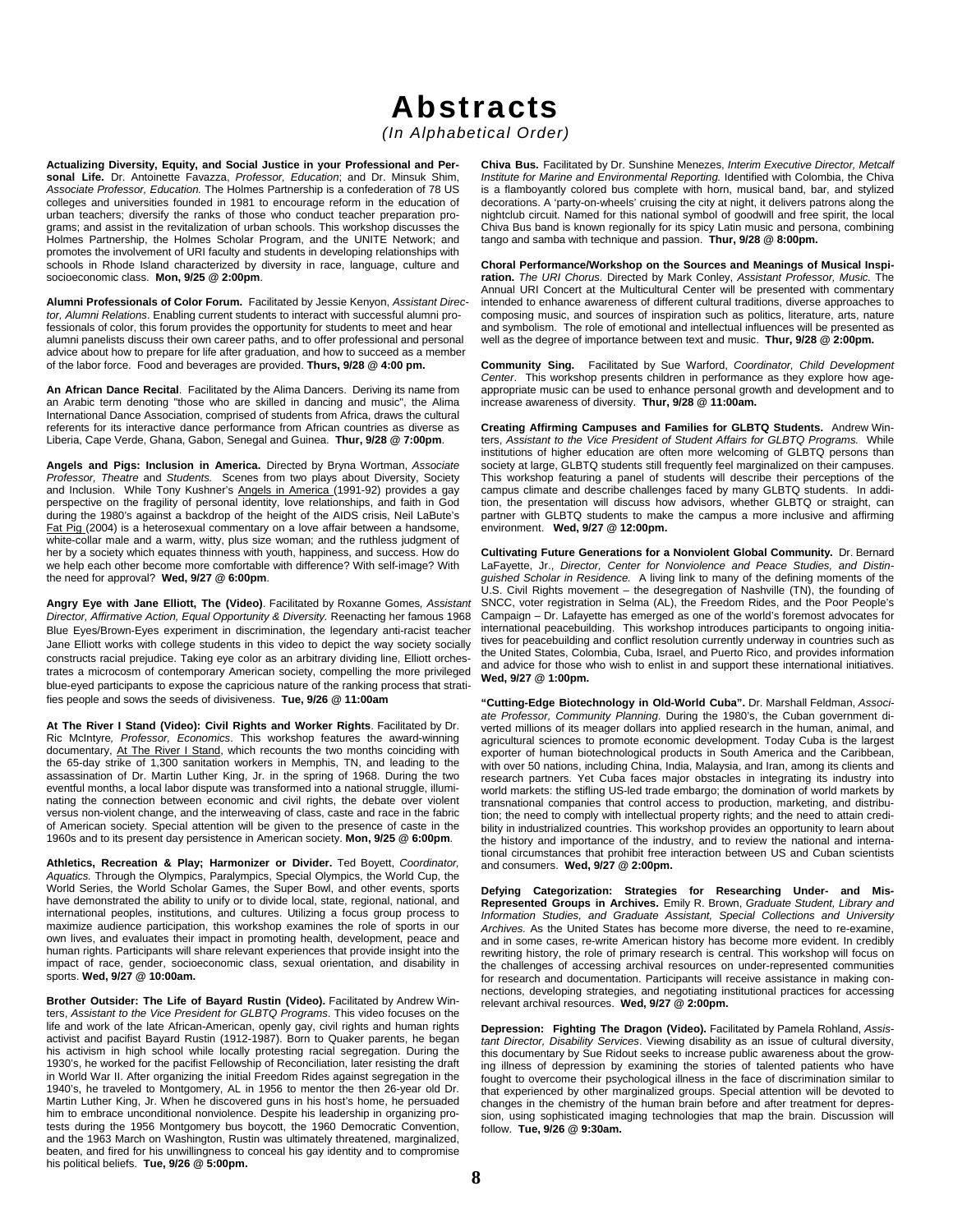*(In Alphabetical Order)* 

**Disability, Identity, and Culture.** Pamela Rohland, *Assistant Director, Disability Services*. The study of disability has transitioned from a model of pathology to an emphasis on understanding the ways in which the identity and culture of disability is socially constructed. This workshop will explore the lived experience of people with disabilities; examine the social, cultural, and physical attitudes and barriers they face; and situate disability within the contemporary discourse on cultural diversity. **Wed, 9/27 @ 4:00pm.**

**Discussion of** *Interpreter of Maladies (1999)* **and** *The Namesake (2003)* **by**  Jhumpa Lahiri: An Application of the Shared Inquiry Method. Facilitated by Dr. Cheryl McCarthy, *Professor, Graduate School of Library Science,* and *Graduate Students, GSLIS.* Born in London in 1967 to a Bengali family, and raised in South Kingstown, Rhode Island, Pulitzer Prize-winning author Jhumpa Lahiri recently described her background in *Newsweek:* "I have lived in the United States for almost 37 years and anticipate growing old in this country…When I was growing up in Rhode Island in the 1970's, I felt neither Indian nor American. Like many immigrant offspring, I felt intense pressure to be two things, loyal to the old world and fluent in the new... Applying a method in which participants collaboratively help each other to search for their own answers to questions raised by the text, this discussion explores stories of first and second generation immigrants of Indian ancestry, and of those experiencing otherness in India, revolving around the erosion of cultural identity, the loss of communication, and the shifting boundaries of relationships in and between homeland and diaspora. Participants in the discussion are required to read at least one of the texts. **Wed, 9/27 @ 4:00pm.**

**Diversity and Health.** Laurie Johnson, *RN,* Roger Jadosz, *RN,* and Susan Ash, *RD, Health Services*. This workshop discusses scientific reasons why certain races, ethnicities, or other groups are more prone to certain diseases. It will explore and reveal some of the relevant myths and facts. By recognizing known medical facts, participants will enhance their knowledge base in understanding their own health and that of others. **Wed, 9/27 @ 11:00am.**

**Diversity of Musical Life.** Dr. Eliane Aberdam, *Assistant Professor, Music.* Different cultures create different tones and tuning systems, which play different cultural functions. By focusing on the diversity of musical life, and its links to elements of tone, scale and tuning, workshop participants will learn parallels between the diversity of music and the diversity in languages with their differences in alphabets and phonetics. This workshop will examine the different tuning types that create different scales in different countries. **Wed, 9/27 @ 11:00am.**

**Diversity Week Art Exhibit and Gallery Talk**. Facilitated by the URI Fine Arts Gallery, Judith Tolnick, *Director, Art Galleries*. In the fall of 2002, New York artist Jill Moser, a graduate of Brown University, invited painters, poets, curators, and critics to suggest pairs of words that could provide a symbolic springboard for her next body of work. The responses enabled her to create *The Naming Game,* a series of paintings, drawings, and photo collages, that creatively play with meanings and their associations, and provoke dialogue about the very idea of naming what is seen. Writer D. Salem Smith will join Jill Moser in discussing the ways in which collaboration in the arts may be fruitfully generated. **Wed, 9/27 @ 4:00pm.**

**Diversity Week Career Services Essay and Visual/Creative Contest**. Open to any URI student. Contest rules at http://career.uri.edu. Prizes include a \$100 gift certificate to the URI bookstore and a flash drive. Deadline for submission is October 16 at 4:30 pm.

**Diversity Week Open Mic/Poetry Slam.** Facilitated by Chris Bannon, *Coordinator, Origins*. Always one of the most popular events during Diversity Week, the Open Mic/ Poetry Slam is a student-generated, student-operated, student-judged performance event, open to poets, musicians, dancers, and other artists who sign up in accordance with the rules of the night. Open mic is about expression. It's about the audience becoming the performer. It's about people coming…never knowing what to expect next. A Poem? A Song? A monologue? The Blues? Spoken Word? It's about that moment of spontaneous courage that says, 'I'm going to get up there next.' Open mic breaks the rules… there's no single performer or single style. It is as diverse as the audience. Alumni guests will perform. Let us know you want to perform, sign up in advance at http://www.mcc.uri.edu or sign up the night of the event. **Mon, 9/25 @ 8:00pm.**

**Dressing the Role Models: Women in Children's Biographies.** Dr. Gale Eaton, *Associate Professor, GSLIS*. Books give children role models to emulate—but women who make it into juvenile biographies don't always do it by following the rules for good little girls. How do writers make their stories acceptable? Sometimes they dress the inconvenient reality up in descriptions of clothes. **Thur, 9/28 @ 7:00pm.**

**Exploring Class and Social Privilege.** Curtis Ferguson*, Graduate Student, Human Development and Family Studies.* The purpose of this workshop is to examine the often-unnoticed issue of class-ism as a socioeconomic form of discrimination, and the effects that such bias has on marginalized communities. Using food as a point of reference, the workshop will engage participants in understanding the influence of socioeconomic class factors on what and where people eat. Special attention will be given to comparing socioeconomic privilege in the United States, and other nations. **Wed, 9/27 @ 4:00pm.** 

**Fiesta de Diversidad (Celebration of Diversity).** *URI Diversity Week Planning Committee, the URI Brazilian/Cape Verdean Capoeira Club, URI Breakdance Crew and the Alima International Dancers*. Initiating Diversity Week, this celebration of the cultural and artistic heritages of the diverse social groups that comprise American society presents their experience through music, dance, drama, and other modes of expression. **Mon, 9/25 @ 12:00pm.**

**Gays in the Military: Repealing '"Don't Ask, Don't Tell'".** Dr. Al Lott, *Professor Emeritus, Psychology.* This workshop will discuss the present status of the "Don't Ask, Don't Tell" law that prohibits gay service members in the US from openly acknowledging their sexual orientation after they have enlisted. Current attempts to repeal the law, and the role that students can play in these efforts, will be explored. **Fri, 9/29 @ 11:00am.**

**Gender, Work, and Family Life.** Dr. Helen Mederer, *Professor, Sociology*. The entry of women of all social classes, single, married, or heads of single-parent households into the world of paid work, has dramatically influenced the social construction of male-female relationships. Women now constitute half the labor force in the U.S. Men are spending more time on child care and household tasks than in the past, while employed women are spending less. This workshop provides insight into these modern changes in work and family life, and the gradual transformation of gender roles; and assists in developing individual, collective, and institutional strategies that reduce resistance to the changes. **Wed, 9/27 @ 1:00pm.**

**Get Up and Dance.** Facilitated by Amy Olson, *Director, URI Hillel Foundation,* and *Hillel students*. Try your skill at Israeli folk dancing. Even people with no experience can learn these simple circle dances in less than 20 minutes. Watch the leaders, learn the steps, and give it a whirl. Refreshments appropriate to the Fall Jewish Holidays will be served. **Thur, 9/28 @ 6:00pm.**

**Higher Education in Contemporary America.** Dr. Gordon Dash, Jr., *Associate Professor, Finance*; Dr. Rosie Pegueros, *Associate Professor, History*; and Dr. Wendy Roworth, *Professor, Art*. Moderated by Dr. Frank Annunziato, Executive Director, URI American Association of University Professors (AAUP). This panel will discuss the responses of higher education at the national level to dynamic challenges posed by external social forces in the areas of financing, diversity, and academic freedom. **Fri, 9/29 @ 1:00pm.**

**Hip Hop: Contesting Meaning and En-gendering Movement in the Postindustrial City.** Dr. Tricia Rose, *Professor, American Studies, University of California at Santa Cruz.* In twenty-five years, hip hop has morphed from a Bronx youth subculture into a global, multibillion-dollar industry that extends its reach into music, fashion, art, dance, and film. In its affinity of standpoint with the postindustrial city and the underclass, hip hop can be read as a "style that has the reflexivity to create counter-dominant narratives." Or are the frequent commercialism, sexism, misogyny, and hedonism signs of accommodation to dominant narratives? Rose's book of critical essays is Black Noise: Rap Music and Black Culture in Contemporary America (Wesleyan, 1994). **Tue, 9/26 @ 7:30pm.**

#### **How Colorful are the Sciences?: Strategies for Correcting Racial Imbalance in the Sciences.** Dr. Padma Venkatraman, *Coordinator, Graduate Diversity*

*Affairs;* Dr. Barbara Silver, *Director, NSF ADVANCE, and Assistant Professor, Women's Studies*; and Ashima Singh, *Graduate Student, Psychology.* National data indicate that African-American and Latino students persist to graduation in the Science, Technology, Engineering, and Mathematics (STEM) disciplines at significantly lower rates than Whites and Asian-Americans. This workshop examines the racial imbalance at the university, state, and national levels, identifies possible causes of the imbalance, and reviews successful corrective strategies at the classroom and institutional levels. **Wed, 9/27 @ 2:00pm.**

**Immigrants and the News Media.** Dr, Kendall Moore, *Assistant Professor, Journalism;* and John Pantalone, *Lecturer, Journalism*, In an era when the aftermath of 9/11 government policy, and corporate centralization of the media have placed unprecedented constraints on the exercise of the public's right to know, this panel discussion examines the role of the media by evaluating its performance during the current controversy over immigration into the US. Particular attention will be given to the effectiveness of the media in mediating the immigration reform debate, and in educating the public about under-represented perspectives in Rhode Island. Does the media help to perpetuate or challenge existing racial/cultural/ethnic stereotypes? Are there opportunities for underrepresented voices to be heard in mainstream discourse? **Tue, 9/26 @ 12:30pm.**

**Late Night Players.** Sponsored by URI Hillel Foundation and Housing & Residential Life*.* An evening of laughter with the Late Night Players is a smorgasbord of sketch comedy. Skits, musical numbers, slide shows and dance battles combine to create a show that is by turns observational, absurd, political, thoughtful and hysterical. These 4 funny guys from Boston have performed their fast-paced, interactive show to great acclaim on dozens of college campuses. (www.latenightplayers.com). **Wed, 9/27 @ 7:30pm.**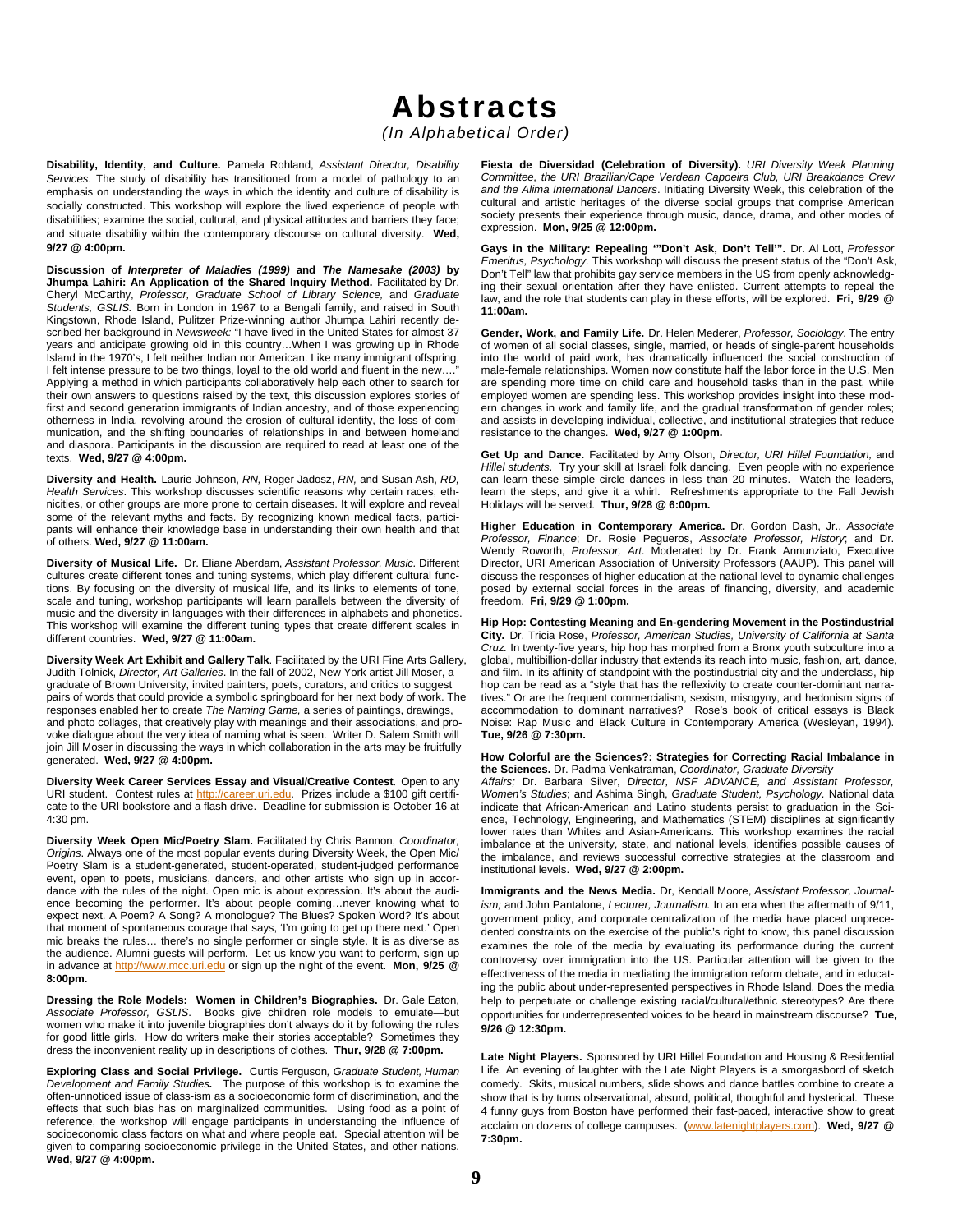*(In Alphabetical Order)* 

**Latino Immigration in the United States.** Facilitated by Dr. Tom Morin, *Professor, Languages*. Nearly 12 million undocumented workers, largely of Latino ancestry, are believed to be living in the United States. The vast majority of these immigrants toil in low-skill, low-wage jobs, such as construction, manufacturing, or hospitality – jobs in which most Americans lack interest. This panel discussion of Latino academics and activists discusses the historical, social, cultural, economic, and political issues underlying the controversy. Should the United States always maintain a culturally white identity? What would be the economic impact caused by the inability to fill low status jobs? Would animosity exist if the immigrant population were predominantly white? **Mon, 9/25 @ 6:00pm.**

Learn How to Belly Dance: A Middle Eastern Art Form. Facilitated by Nancy Hawksley, *Coordinator, Facilities Services.* This highly participatory session will present basic belly dance movements to pre-recorded Middle Eastern music. Wear comfortable clothes! Be prepared to lift your arms, move your body and uplift your spirit! Bring a hip scarf if you have one. Men and women, dancers and non-dancers, are welcome! **Thur, 9/28 @ 9:30am.**

**Lecture by Italo Scanga Visiting Artist Gregory Coates**. Facilitated by Barbara Pagh, *Professor, Art*. The Italo Scanga Visiting Artist Fund was established in 2005 with a donation from URI Art Department alumna Katherine Scanga and the Italo Scanga Foundation. Italo Scanga was an internationally renowned sculptor who taught for many years at University of California-San Diego. Gregory Coates, a New York based painter, is the second visiting artist supported by the fund. His artworks have been exhibited widely and are in many important museums and art collections. Coates has exhibited in numerous solo and group exhibitions in New York, London, Berlin and Munich. Awards include a Joan Mitchell Foundation Grant, a Pollack-Krasner Grant, a New York Foundations for the Arts fellowship and the Edward Mitchell Bannister Society's Artistic Achievement Award. He has been an Artist in Residence at the Studio Museum in Harlem, the Kunsthaus Tacheles in Berlin and the International Artist-Workshop in Capetown, South Africa. **Mon, 9/25 @ 4:00pm.**

**Margins to Mainstream: Literary Intersections of the American Voice.** Claire Reynolds, Laurie Carlson, Brian Dixon, Scott Wade, *Ph.D. Students, English.* Comparing texts from the conventional American literary canon with less traditionally known texts from African-American writers, this panel challenges the duality that often marginalizes the study of non-canonical texts. In order to question the origin and construction of the American literary voice and identity, special attention will be devoted to commentary on texts, such as Nella Larsen's *Passing* and Kate Chopin's *The Awakening*; *Narrative of the Life of Frederick Douglass* and *The Autobiography of Benjamin Franklin*; Joel Chandler Harris's *Nights with Uncle Remus* and *The Conjure Tales* by Charles Chesnutt; and Richard Wright's *Native Son* and Bret Easton Ellis's *American Psycho.* **Wed, 9/27 @ 3:00pm.**

**Mexico and the U.S. at the Crossroads: Democracy, Immigration and Social Justice.** Dr. Rosaria Pisa, *Lecturer, Sociology.* This workshop will increase awareness of current relations between the United States and Mexico, the world's only instance of a shared land border between a "first-world" and a "third-world" country. Participants will be given the opportunity to compare dual theories of international relations, one based on the need to define self-interest on a national perspective, and the other deriving from a belief in the interdependence of nations. Special attention will be given to the discussion of Mexico's 2006 presidential election, the role of binational civil society organizations and their contributions to democracy and social justice, the symbiosis of cross-border interactions, and the emergence of a new U.S. immigration policy. **Wed, 9/27 @ 10:00am.**

**"Minorities" in Higher Education: Opportunities and Barriers for Success in Math and Science.** Catalina Martinez, *Physical Scientist, Office of Ocean Exploration, National Oceanic and Atmospheric Administration*; and Dr. Darryl Keith, *Research Oceanographer, Atlantic Ecology Division, U. S. Environmental Protection Agency*. This workshop examines the influences of cultural and socioeconomic differences on students' selection of STEM fields of study in higher education; addresses issues and misperceptions about the under-representation of people of color and women; ; and explores social and cultural capital as they relate to academic and life success. **Wed, 9/27 @ 1:00pm.**

**Multicultural Science Quiz.** Dr. Padma Venkatraman, *Coordinator, Graduate Diver*sity Affairs. Since Europeans began to write it in the late 18<sup>th</sup> century, the history of science has meant the history of Western science, reflecting the hegemony of Western culture. While the importance of Western science to human progress should not be minimized, the scientific achievements and perspectives of women, people of color, non-Westerners, the disabled, and GLBT persons should not be marginalized. In support of the emerging campaign to globalize science, this workshop will increase awareness of contributions to science and science history from diverse and underrepresented groups. **Wed, 9/27 @ 1:00pm.**

**Music for Social Justice, Protest and Diversity.** Dr. Paul de Mesquita, *Professor, Psychology;* Dr. Libby Miles, *Associate Professor, Writing;* and Dr. Steve Wood, *Professor, Communication Studies*. Ever wondered how to sing some of those old songs from the 60's that helped change the country? Workshop participants will sing protest songs to enhance their understanding of the reasons and mechanisms for initiating social transformation. Utilized by the civil rights, anti-war, labor, and immigration movements, these songs typically identify a social problem, suggest a response, appeal to common values, arouse external sympathy and support, and develop group unity. **Thur, 9/28 @ 3:30pm.** 

**Music for Social Justice, Protest and Diversity: Instructional Jam Session.** Dr. Paul de Mesquita, *Professor, Psychology.* This fun, learning experience for musicians and music-lovers is accessible to all skill levels, beginner to advanced. Bring your guitar, banjo, harmonica, other instruments, or just your voice! Achieving *communitas*  as a state of mind is more important than being in perfect rhythm. Words and chords will be provided. **Wed, 9/27 @ 11:00am.**

**National Student Exchange: Travel, Study and Enjoy a Semester Away From URI.** Donna Figueroa, *Assistant Director*, *Office of International Education & NSE,*  and *students*. A panel of URI students, both returning and currently on exchange in the US and elsewhere, will share their experiences and respond to questions. **Wed, 9/27 @ 3:00pm.**

**Native Expressions**. Facilitated by Silvermoon Mars, Alumna, *Sociology*. Presenters will use storytelling, music, and dance to introduce Native American life and spirituality in the 21st century. Representatives from the Native American community will describe their experience and history through stories. **Thur, 9/28 @ 12:30pm.**

**Pangaea Roots Music Festival, featuring Ancient Future Arabic Dance Ensemble.** Facilitated by Michael Lapointe, *Hall Director, Housing and Residential Life.*  Named for the common land mass formed c. 200 million years ago when the various continents were joined together, the 2006 Pangaea Roots Music Festival features Ancient Future ( http://www.ancientfuture.com ), a pioneer in world fusion music since its origin in 1978. Combining, interpreting, reworking, and expanding the common ground between cultural musical traditions, Ancient Future showcases an ensemble combination selected from the 28 master musicians that perform with the band. Their internationally acclaimed music incorporates the sensibilities of African, Balinese, Indian, Chinese, Middle Eastern, South American, and European rhythms with contemporary jazz and rock. **Fri, 9/29 @ 8:00pm.**

**Peace and Harmony Meditation.** Facilitated by Dr. Celina Pereira, *Physician, Health Services;* Laurie Johnson, *RN, Health Services;* Dr. Paul DeMesquita, *Professor, Psychology;* Dr. Art Stein, *Professor, Political Science;* and Claire Sartori-Stein, *Lecturer, Psychology, CCE.* Deriving its origins from the ancient Eastern religions, particularly those of India, China, and Japan, meditation is both a body of ancient spiritual practices and a set of contemporary mind-body techniques. It seeks to center the mind by concentrating focus on an object of attention, freeing the mind from material attachment, and opening the mind to heightened consciousness. This gathering increases awareness of basic principles and practices, and offers an opportunity to direct collective energies to attaining peace and harmony on the URI campus. **Fri, 9/29 @ 12:00pm.**

**Political Bias in the University.** Dr. Jacqueline Sparks, *Assistant Professor, Human Development and Family Studies;* and Arthur Ferri, *Graduate Alumnus, Education.* In the classical Western sense, liberalism refers to a view of society characterized by freedom of speech, thought and information for its citizens, while emphasizing the role of the state in protecting individual rights. In the Western university, maintaining the traditions of liberal education and academic freedom for faculty and students requires that a campus commit itself to open inquiry and exposure to diverse views, rather than limiting focus to ideological formulations on either the left or right. Responding to charges of both liberal and conservative bias in the academy, this workshop will elicit views on the creation of a classroom and campus climate that supports the expression of multiple perspectives while encouraging students to think clearly about controversial issues, understand alternate perspectives, and engage opposing views with perspective and civility. **Wed, 9/27 @ 4:00pm.**

**Preserving the Wampanoag Language and Culture: Native Americans in RI.** Carrie Tobey, *Graduate Student*, *Library and Information Sciences (GSLIS).* This workshop provides an overview of the campaign to revitalize the study of the traditional Algonquian-derived language of the Wampanoag, "the People of the East," as a means of reconciling the past, removing barriers to present-day participation, and transforming future relationships. Known in American history for greeting and befriending the Pilgrims of Plymouth in 1620, and helping to initiate the Thanksgiving celebration, the Wampanoag endured brutal warfare from the English settlers over land. Today the Wampanoag are centered primarily in Mashpee, MA, and in Martha's Vineyard. In 1996, Jessie Little Doe, a Mashpee tribal member, began working with MIT's Wampanoag Language Reclamation Project, earning a Master's degree in linguistics in 2000, and teaching tribal classes. The Wampanoag legacy to American English includes words, such as *squaw, wampum, and skunk.* **Wed, 9/27 @ 4:00pm.**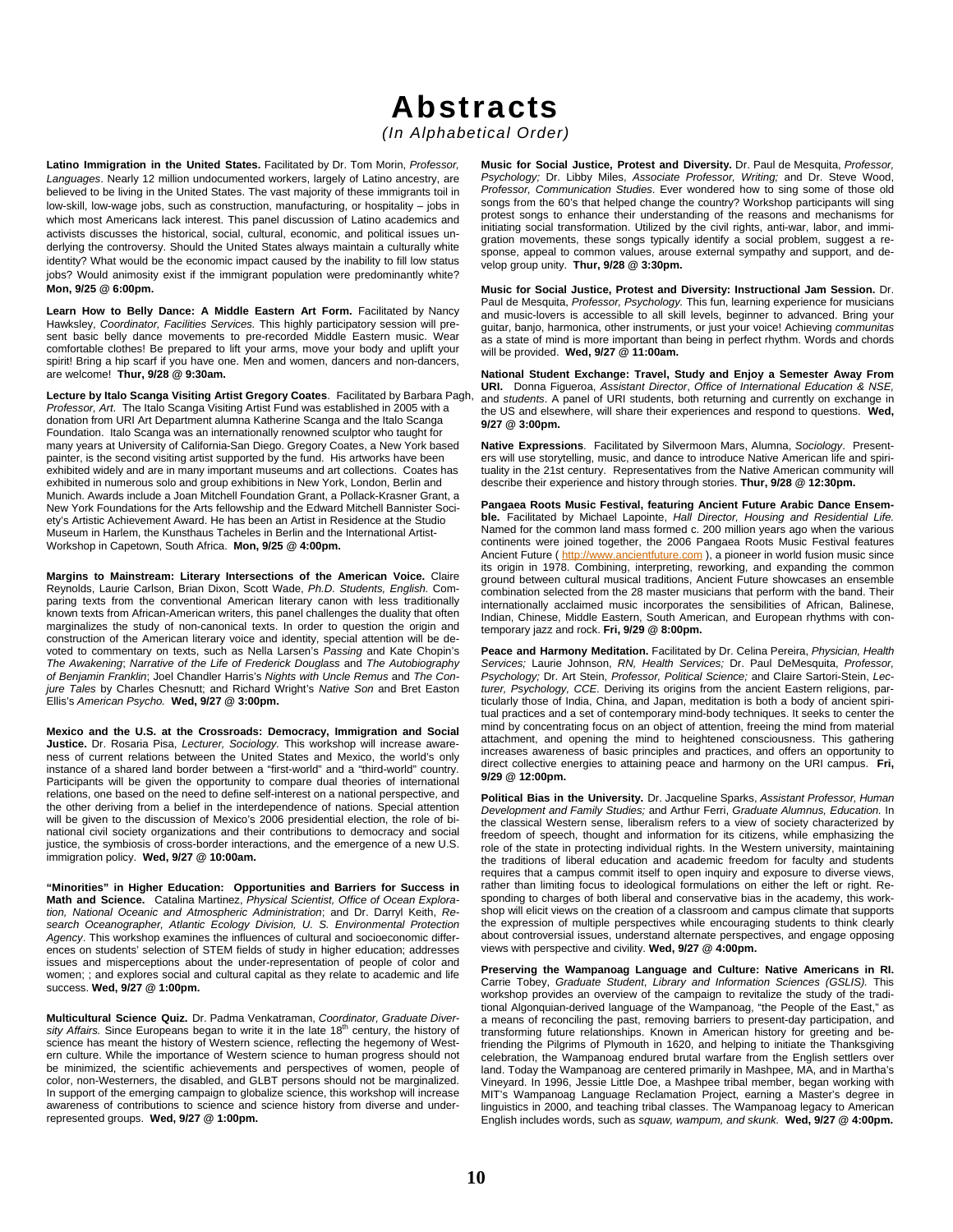*(In Alphabetical Order)* 

**Promising Scholars: Graduate Student Research Symposium on Diversity (Science, Technology, Engineering, Mathematics).** Moderated by Dr. Padma Venkatraman, *Coordinator, Graduate Diversity Affairs;* and Dr. Paul de Mesquita, *Professor, Psychology.* Co-sponsored by RI Sea Grant programs. A forum for graduate students, particularly pioneers in science-related fields, to increase interdisciplinary communication within the STEM fields, and promote understanding and multicultural dialogue between scientists and non-scientists. **Mon, 9/25 @ 4:30pm.** 

**Promising Scholars: Graduate Student Research Symposium on Diversity (Social Sciences, Humanities, Fine Arts, Education).** Moderated by Dr. Paul de Mesquita, *Professor, Psychology.* A forum for graduate students to present research on diversity-related topics to the campus community; nurture communication, collaboration and innovation across disciplinary boundaries; and stimulate critical inquiry. **Mon, 9/25 @ 3:00pm.**

**Promoting Gender Equity through Coastal Management in Developing Countries.** Lesley Squillante, *Assistant Director, Coastal Resources Center,* and Elin Torell, *Marine Research Associate, Coastal Resources Center.* The URI Coastal Resources Center (CRC) has emerged as a leading advocate for the inclusion of women and women's perspectives at all levels of decision-making in coastal management programs around the world. This workshop will present an update on two major collaborative projects of the CRC. In 2001, the CRC launched its Women in Leadership Development initiative, with an international conference that enlisted academics, scientists, practitioners, advocates and donors in developing strategies for integrating gender and population considerations into selected coastal management programs in Africa, Asia, and South America. In 2002, the CRC began its Population, Equity, AIDS, and Coastal Ecosystems project in Tanzania, promoting the creation of crossfunctional teams that can tailor coastal development work to community and household needs. **Wed, 9/27 @ 3:00pm.**

**Race and Class in the Reconstruction of New Orleans.** Dr. John Logan, *Professor, Sociology, Brown University.* Unique among US cities because it is a confluence of French, Spanish, African, Anglo, and Native American cultures, New Orleans is also central to the nation's economy. It is the nation's largest port complex, accounting for 16% of US cargo traffic. It is home to ¼ of the nation's oil and gas production, and 1/3 of the nation's seafood processing. After the flooding and destruction caused by Hurricane Katrina displaced thousands of residents, mostly African-American and poor, power elites - local, state, and federal – are exploiting the unprecedented opportunity to reduce the socioeconomic footprint of black poverty (and black political power), insuring that the new New Orleans will be whiter, richer, more Republican, and less populous. This workshop will describe the dramatic impact of Katrina on the city and its populations; and discuss federal, state, and local governmental and corporate policy responses to enhance flood protection, provide emergency bridge loans and homeowners insurance, build affordable housing, and offer incentives for lowincome communities to rebuild in higher-lying areas. **Wed, 9/27 @ 11:00am.**

**Racial Profiling in Rhode Island.** Dr. Leo Carroll, *Professor, Sociology & Anthropology.* Focusing on the impact of race and economics on the criminal justice system, this workshop examines the report of the Rhode Island Attorney General's Task Force on Racial Profiling. 1)What is the statistical portrait of racial and ethnic minorities compared to the majority in Rhode Island? 2)Are there obstacles to racial parity in the criminal justice system in Rhode Island? 3)What reforms in public policy, if any, should be enacted to promote equity, and to overcome the effects of race and class inequality? **Wed, 9/27 @ 12:00pm.**

**Role of Political Parties in the Civil Rights Movement, The.** Ryan Bilodeau, *Chairman, College Republicans*. During US history, have Republicans contributed more than Democrats to the development of an inclusive society? Are "Republican core values", e. g., pessimism about human nature, traditional/patriarchal models of society, law and order, elite governance, belief in authority, militarism, and nationalism, more suited for the progress of African-Americans than "Democratic" values, e. g., optimism about human nature, adaptive/nurturing models of society, humanism, populist governance, belief in freedom of choice and information, civility, and internationalism? This panel compares the contributions of the Republican and Democratic parties in supporting the Civil Rights Movement and promoting inclusive citizenship. **Wed, 9/27 @ 10:00am.**

Seoul Train (Video): Human Rights in North Korea. Facilitated by Dr. Donna Hughes, *Professor*, *Women's Studies.* Mixing hidden-camera footage with personal stories and interviews of activists, academicians, politicians, and government officials, this video focuses on the plight of an estimated 250,000 North Korean refugees who fled government repression and starvation via an Underground Railroad-like network of safe houses and safe routes through China to a neighboring "safe haven" country. In violation of international law, China seeks to forcibly repatriate these refugees classified as "illegal immigrants" to North Korea, where they face imprisonment, torture, and death. Special attention is given to the widespread flouting of international law, the inertia of the United Nations, and the heroism of the refugees and the activists who staff the escape routes. **Tue, 9/26 @ 2:00pm.**

**Stress Reduction for Everyone.** Dr. Celina Pereira, *Physician,* and Laurie Johnson, *RN, Health Services.* This workshop will teach you to use your inner resources to relieve stress through practical mind and body awareness techniques, including meditation and breathing to increase mindfulness. Participants may gain the ability to experience life more fully and to respond more effectively to their surroundings. **Wed, 9/27 @ 12:00pm.** 

**Taming the Wild Mind: Engaged Buddhist Practices for Being At Peace with Ourselves and Each Other.** Facilitated by Joanne Friday, *Buddhist Chaplain, and Dharma Teacher, Tiep Hien Order.* Taught by a disciple of the celebrated Vietnamese monk Thich Nhat Hanh, this gathering provides an introduction to the observance of "mindfulness", elevating the quality of awareness brought to every activity and each moment in daily life. Since the Vietnam War, Hanh and other "engaged" Buddhists have led efforts to apply the insights from their meditation practice and dharma teachings to situations of social, political, and economic suffering and injustice. Atmosphere is informal; all are welcome. **Wed, 9/27 @ 12:00pm.**

**There Is No 'Clash of Civilizations': Islam and Christianity**. Dr. Nasser Zawia, *Associate Professor, Biomedical Sciences.* Colorfully restating a theory in international relations that advocates the superiority and dominance of Western culture and values over those of the East, Harvard political scientist Samuel Huntington's "The Clash of Civilizations?" (*Foreign Affairs,* Summer, 1993) provided a rationale that has influenced current American foreign policy, resulting in the perception that conflict between a "unified" West and a "militant" Islam is inevitable, absolving Western militarism and notions of empire from responsibility. Utilizing photographs from recent Fulbright-sponsored research in the Middle East, this workshop comments on crosscultural collaborations between Western and Muslim academicians, and Muslim and non-Muslim governments. **Tue, 9/26 @ 3:30pm.**

**Understanding Blended Families: Real Life Stories of Struggle and Triumph.** Dr. Susan Trostle Brand, *Professor, Education*, and *guests*. As four members of blended/ diverse families tell their stories of struggle, realization, adjustment, and ultimate triumph, participants will glean insight and understanding about the new role of "family" in the 21<sup>st</sup> century. Related literature selections, enabling adults and children in diverse or traditional families to gain understanding about their own circumstances, will link with the presenters' stories. Active audience involvement will be encouraged in discussion and in questions and answers with presenters. **Wed, 9/27 @ 11:00am.**

**Understanding Differences through Empathy Training.** Ted Boyett, *Coordinator, Aquatics.* This workshop held at the Tootell Aquatic Center, Keaney Gym, will educate participants in empathy training by engaging them in recreational activities, play and discussion in a warm, shallow water pool. Empathy training can be defined as educational practices that develop the affective capacity to share in another's feelings, the cognitive ability to understand another's perspective, and the ability to communicate one's empathetic feelings and understanding to another. **Wed, 9/27 @ 12:30pm.** 

**White Racial Identity and Political Affiliation Among College Students: A Preliminary Analysis.** Dr. Arthur D. Kemp, *Associate Professor, Central Missouri State University (CMSU)*; and Chris Boeding, *Undergraduate Research Assistant, CMSU.* Based on an application of the White Racial Identity Social Attitude Inventory developed by Drs. Janet E. Helms and Robert T. Carter, this workshop discusses the results of a study of racial attitudes among white college students, and the relationships to political attitudes, such as Conservative, Moderate, and Progressive. **Wed, 9/27 @ 3:00pm.**

**Women in Science, Technology, Engineering and Mathematics**:**- Where are They?** Dr. Joan Peckham, *Professor, Computer Science, Dr.* Barbara Silver, *Assistant Professor, Women Studies, and Director*, *NSF Advance Program &* Karen Stamm, *Graduate Student, Psychology.* This discussion will focus on the reasons women are underrepresented in Science, Technology, Engineering, and Mathematics (STEM) disciplines, and the need for change. By examining assumptions about ability and interest in the STEM fields, discussants will increase awareness of cultural forces that result in unequal career opportunities for women. **Wed, 9/27 @ 12:00pm.** 

**Women's Rights and Democracy: What's the Connection?** Dr. Donna M. Hughes, *Professor, Women's Studies.* This workshop will address the impact of the international campaign for democracy on the political status of women in the world today. Have the rights of women improved over the past few decades? What are the greatest challenges (or threats) to women's rights and well being in the world today? Will pro-democracy policies and movement likely improve the lives of women? **Wed, 9/27 @ 10:00am.**

**World and its Companion Animals, The.** Clarissa M. Uttley, *Graduate Student, Psychology*. This workshop examines the place of animals in culture, society, and the home and explores the complex and contradictory relationships between humans and animals across generations and across cultures. Do we understand the benefits of companion animals to human health and psychological well-being? Do human relationships with and perceptions of animals provide insights into human-to-human interaction and perceptions? Motivated by human practices and the threats they pose to the animal kingdom, the global environment, and the human species, the social sciences have begun to expand their studies of human culture to include animal studies. **Wed, 9/27 @ 2:00pm.**